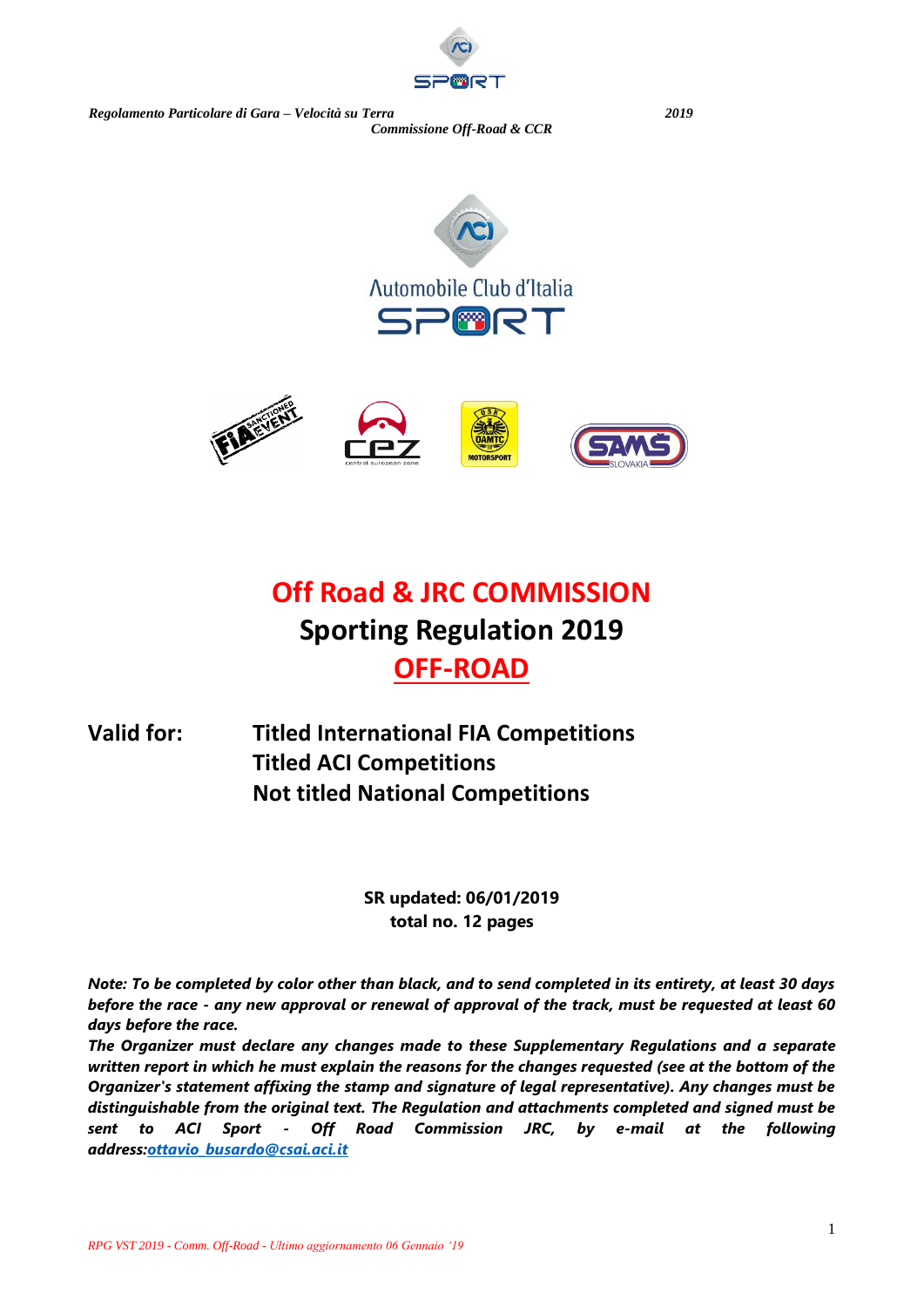

*Regolamento Particolare di Gara – Velocità su Terra 2019 Commissione Off-Road & CCR* 

**Article 1 - ORGANIZATION NAME AND VALID ITY**

**Organizer: ASD SCUDERIA LIVORNO RALLY Competition name: 2° AUTOCROSS DELL'ADRIATICO 26-27/10/ 2019 Type of Race: NAZIONALE – CEZ – ENPEA**







**OFF ROAD CIRCUIT VIA DISMANO snc – BORGO FAINA – RAVENNA**

**ACI Sport Validity in 2019: CAMPIONATO ITALIANO AUTOCROSS - CEZ Requests of Validity for 2020: CAMPIONATO ITALIANO AUTOCROSS - CEZ**

| <b>Art.2 - PROGRAM</b>              |                                                                                                                                                                                               |                                                                 |  |
|-------------------------------------|-----------------------------------------------------------------------------------------------------------------------------------------------------------------------------------------------|-----------------------------------------------------------------|--|
| <b>Opening of entries:</b>          | date 26-09-19                                                                                                                                                                                 | at 08.00                                                        |  |
| <b>Closing date for entries:</b>    | date 21-10-19                                                                                                                                                                                 | at 24.00                                                        |  |
| <b>Publication of entries list:</b> | date 23-10-19                                                                                                                                                                                 | www.riorc.it                                                    |  |
| <b>First Stewards' Meeting:</b>     | date 25-10-19                                                                                                                                                                                 | at 18.00 at Race Direction                                      |  |
| <b>Administrative checks:</b>       | <b>date 25-10-19 from 19.00 to 21.00 at: RAVENNA INTERNATIONAL</b><br>OFF ROAD CIRCUIT VIA DISMANO snc - BORGO FAINA - RAVENNA<br>date 26-10-19 from 08.00 to 09.30 at: RAVENNA INTERNATIONAL |                                                                 |  |
|                                     |                                                                                                                                                                                               |                                                                 |  |
|                                     |                                                                                                                                                                                               | OFF ROAD CIRCUIT VIA DISMANO snc - BORGO FAINA -RAVENNA         |  |
| <b>Scrutineering:</b>               | date 25-10-19 from 19.15 to 21.15 at: RAVENNA INTERNATIONAL                                                                                                                                   |                                                                 |  |
|                                     |                                                                                                                                                                                               | <b>OFF ROAD CIRCUIT VIA DISMANO snc - BORGO FAINA - RAVENNA</b> |  |
|                                     |                                                                                                                                                                                               | date 26-10-19 from 08.15 to 09.45 at: RAVENNA INTERNATIONAL     |  |

*Start at least 15 'from the beginning of administrative checks and ending minimum 15' after the end of the administrative checks.*

**Publication of entries day 26-10-19 at 10.00 at Race Direction Publication starting order at the qualifying day 26-10-19 at 10.15 at Race Direction Free practice: NOT EXPECTED Qualifying: day 26-10-19 START at 11.00 To follow: 1st HEAT 2nd HEAT day 27-10-19 START at 08.30 To follow: 3° HEAT Nations introduction SEMI FINALS FINALS Briefing with the Clerk of the Course: day 26-10-19 at 10.15 at Race Direction (It's mandatory for the Clerk of the Course to deliver to each driver a written briefing in which the verbal briefing is narrated) Publication of the starting order in the races: Within 30 minutes after the end of qualifying, heats, semi finals (of each group) Posting of Provisional Results Within 30 minutes after the end of qualifying, heats, semi finals (of each group) Podium Ceremony: day 27-10-19 at the end of the last Final at Race Direction Official Notice Board: at Administrative checks**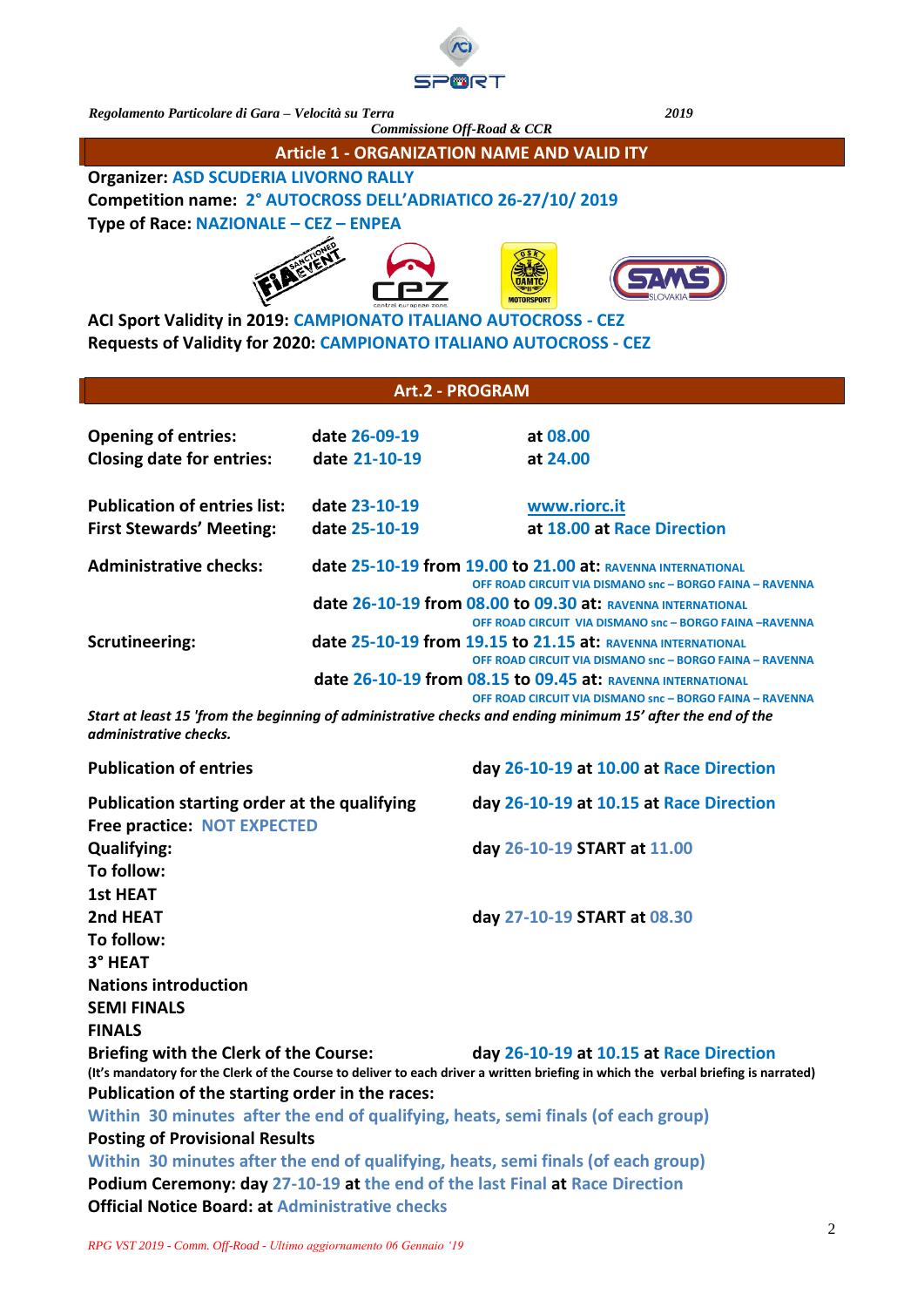

*Regolamento Particolare di Gara – Velocità su Terra 2019 Commissione Off-Road & CCR* 

#### **The company: ASD SCUDERIA LIVORNO RALLY**

**Holder of Organizer License ACI 2019 n. 16130 License Degree "B"** 

**Holds and organizes the event called 2° AUTOCROSS DELL'ADRIATICO Track: Ravenna International Off Road Circuit – Via Dismano Borgo Faina Ravenna length 1070 meters**

**Date of final approval by the Inspector: ATTACHED REPORT OF APPROVAL by GIANLUCA MAROTTA (circuit valid homologation report to be mandatorily attached to the Supplementary Regulations.)**

**Date of the race: Ravenna 26-27/10/19**

**Art.3 - ORGANIZING COMMITTEE**

| The Organizing Committee consists of the following persons: |                          |
|-------------------------------------------------------------|--------------------------|
| President:                                                  | <b>ORLANDO PADOVANI</b>  |
| Component:                                                  | <b>RICCARCO SERMANNI</b> |
| Component:                                                  | <b>LUCIANO ZAGO</b>      |

#### **Art.4 - OFFICIALS**

| <b>National Steward CLAUDIO GASPARRINI</b>                | lic. n. 127184   |
|-----------------------------------------------------------|------------------|
| <b>FIA CEZ Steward FRANZ LANDAUF</b>                      | lic. n. AMF 011a |
| <b>Regional Steward MORENO MORGAGNI</b>                   | lic. n. 22495    |
| <b>Clerk of the Course ALESSIO COLALEO</b>                | lic. n. 336618   |
| <b>Assistant to the C.o.C GIANFRANCO BONIFACIO</b>        | lic. n. 97530    |
| <b>Safety Officer ALESSIO COLALEO</b>                     | lic. n. 336618   |
| <b>Race Doctor ALESSANDRO MISLEY</b>                      | lic. n. 239703   |
| Secretary to the event VERUSCHKA PERAZZI                  | lic. n. 67689    |
| <b>Secretary of the Meeting: FABIOLA BEVANDA</b>          | lic. n. 89352    |
| <b>Competitors'Liaison Officer RICCARDO SERMANNI</b>      | lic. n. 215887   |
| <b>Technical Delegate DANIELE FEMIANO</b>                 | lic. n. 34088    |
| <b>Regional Technical Delegate MICHELE LUIGI SPAGNOLO</b> | lic. n. 62822    |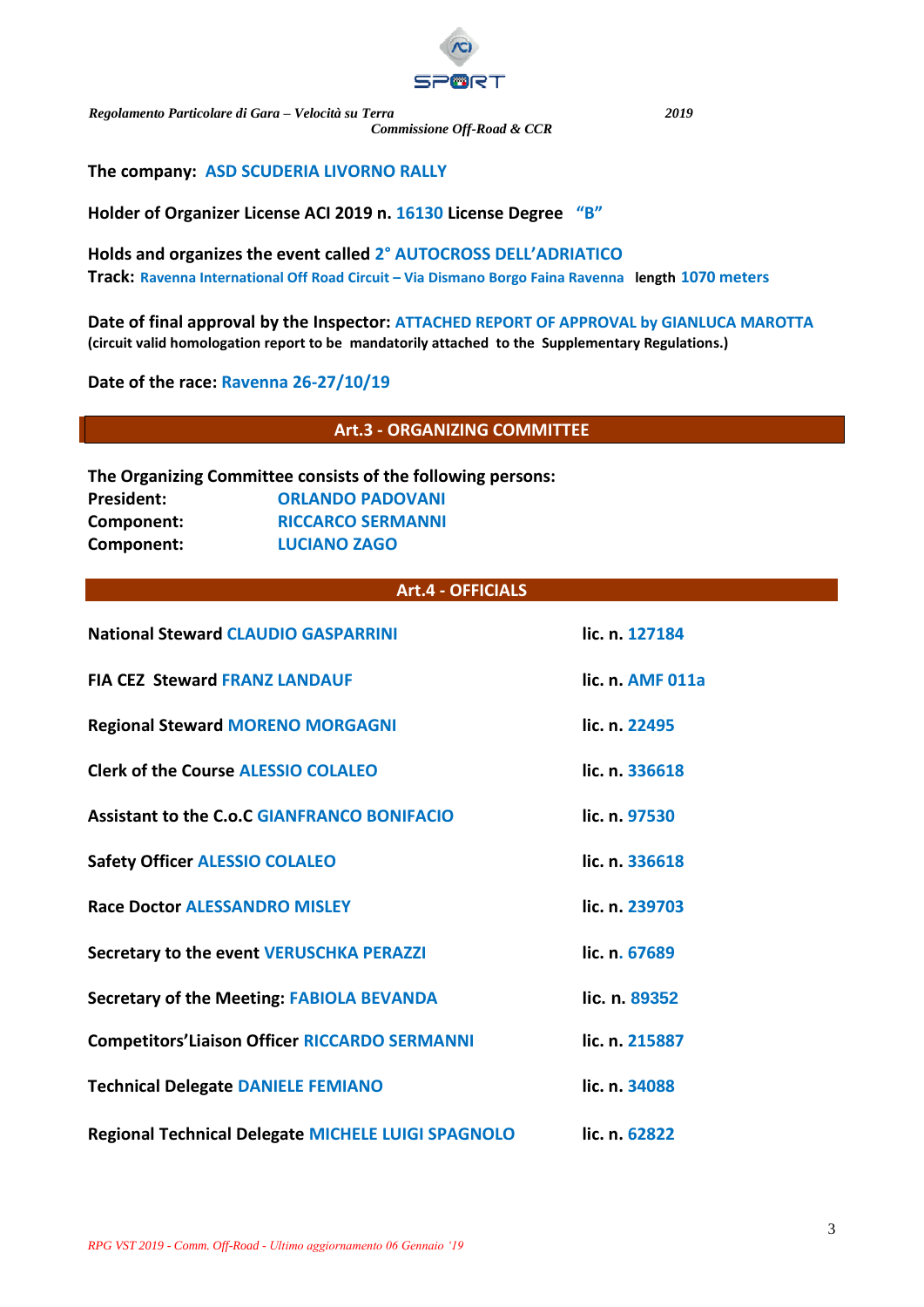

| Regolamento Particolare di Gara - Velocità su Terra                                            | 2019           |
|------------------------------------------------------------------------------------------------|----------------|
| <b>Commissione Off-Road &amp; CCR</b><br><b>Administrative checks Official GIORGIO RANIERI</b> | lic. n. 339478 |
| <b>Administrative checks Official RAFFAELE VITALI</b>                                          | lic. n. 71286  |
| <b>Responsible for the Parc Fermé HENRY ROSSI</b>                                              | lic. n. 440262 |
| Marshals of the Automobile Club of: FORLI'- RAVENNA                                            |                |
| <b>Timekeepers: FICR RAVENNA</b>                                                               |                |
| <b>Chief Timekeepers MAURIZIO GIFUNI</b>                                                       |                |
| <b>Compilation Results MAURIZIO GIFUNI</b>                                                     |                |
| <b>4.1 ACI Sport Observer GIUSEPPE SCUTRA</b>                                                  | lic. n. 455215 |
| <b>Article 5 - ORGANIZATION AND RUNNING</b>                                                    |                |

**These Supplementary Regulations have been prepared and the event will be organized in accordance with the International Sporting Code, the National Sporting Regulations, the Off- Road Regulations, the Supplementary Rules and the other provisions of the Automobile Club Sport of Italy, according to which what is not specified in the following articles is meant as regulated. The Organizing Committee will ensure that the event has all the required administrative authorizations to become integral part of the Inspection and Homologation Circuit Report. The Organizing Committee reserves the right to provide timely Bulletins to all the drivers about all relevant matters and clarifications for the best application of these Regulations.**

**By registering for the event, each competitor declares for himself and for his drivers, employees and staff to acknowledge and accept the provisions of the National Sporting Code (and its Supplementary Rules) as well as these Supplementary Regulations, and agree to comply to them and ensure others comply with them; to agree to solve any controversy with the Organisation or related to the running of the event, using the methods and terms provided by ACISport and to waiver the right to involve any other judicial authorities than the sporting authorities, in order to defend his/her rights and interests as well as those of his/her drivers, employees and staff; to relieve from any responsibility the Automobile Club d'Italia, the Organizer and the Organizing Committee along with all the persons in charge, the Automobile Clubs involved in the event, the Officials, the Clerk of the Course, the Safety Officer, the owner / manager of the track hosting the race, for any damage or injury suffered by the competitor, his/her drivers, employees or staff, and for any damage caused to third parties or property by the competitor, his/her drivers, navigators, employees and staff.**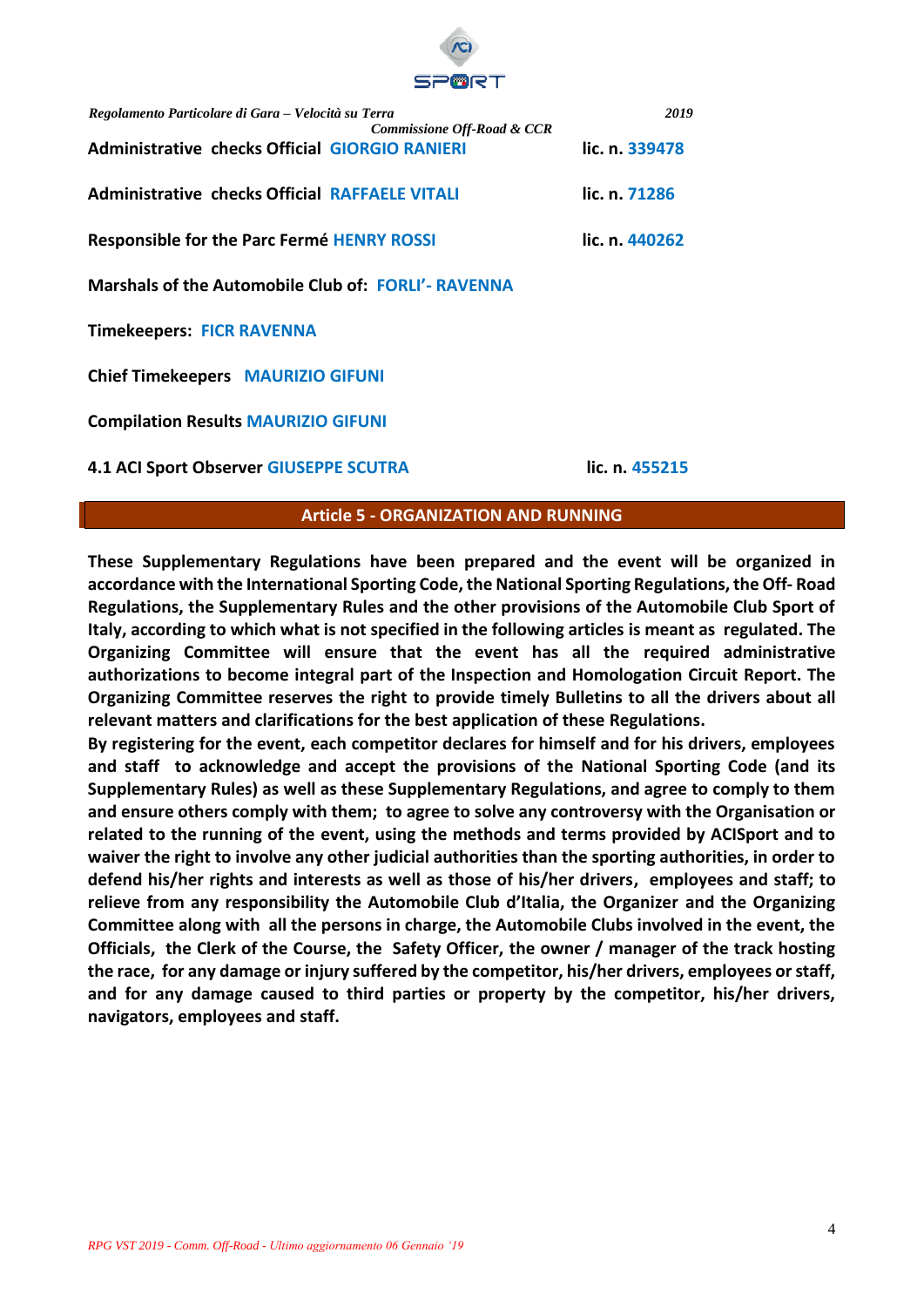

#### **Art.6 - INSURANCE**

**The entry fee includes the insurance premium which guarantees the civil liability of the competitor towards third parties. The Organizer, as holder of the sporting license and as underwriter of the insurance policy, adheres to the sports regulations in force. In this context he confirms that he is fully aware that the civil liability policy, mentioned in Article. 56 of the RSN, responds to the requirements of the art. 124 of the Insurance Code and does not raise the Competitors and Drivers from any liability they may incur outside the framework of the object and additional general and special conditions of the policy as published on the Federal website and that may be required to the Insurance Company**

**The Organizer may decide to enter or not into a policy to cover damages between drivers.** 

 **NO DAMAGE INSURANCE BETWEEN DRIVERS**

 **YES DAMAGE INSURANCE BETWEEN DRIVERS**

#### **Article 7 - COMPETITORS AND DRIVERS**

**Competitors and Drivers holding the following valid licenses are allowed to participate:**

**Junior Off Road License: destined to competitors who meet the requirements and limitations to driving provided by the Automobile Club of Italy Sport;**

**National Licenses "C" and "D" (The "D" license allows you to run only with cars Group 0 -**

**Group 1) (in accordance with the National Technical Regulation in force);**

**Group 2) up to 2.000 cc. (in accordance with the National Technical Regulation in force) and KARTCROSS.**

**International Licenses "C", "B", "A" released by the Automobile Club of Italy Sport and the ASN of the EU countries. Drivers holding a license issued by foreign ASNs (Foreigners) must provide the organizer with the clear permission to run issued by their own ASN . Failing such permission , the organizer will not accept the entry received. In order to admit foreign drivers, the National competition must be registered in the National Calendar (ENPEA) as open to the participation of foreign drivers.**

**There will be only one driver per car.** 

**Competitors already entered will be able to carry out before the end of scrutineering, the replacement of drivers (if notified in advance on the entry form as reserve driver and appearing also in the entry list).**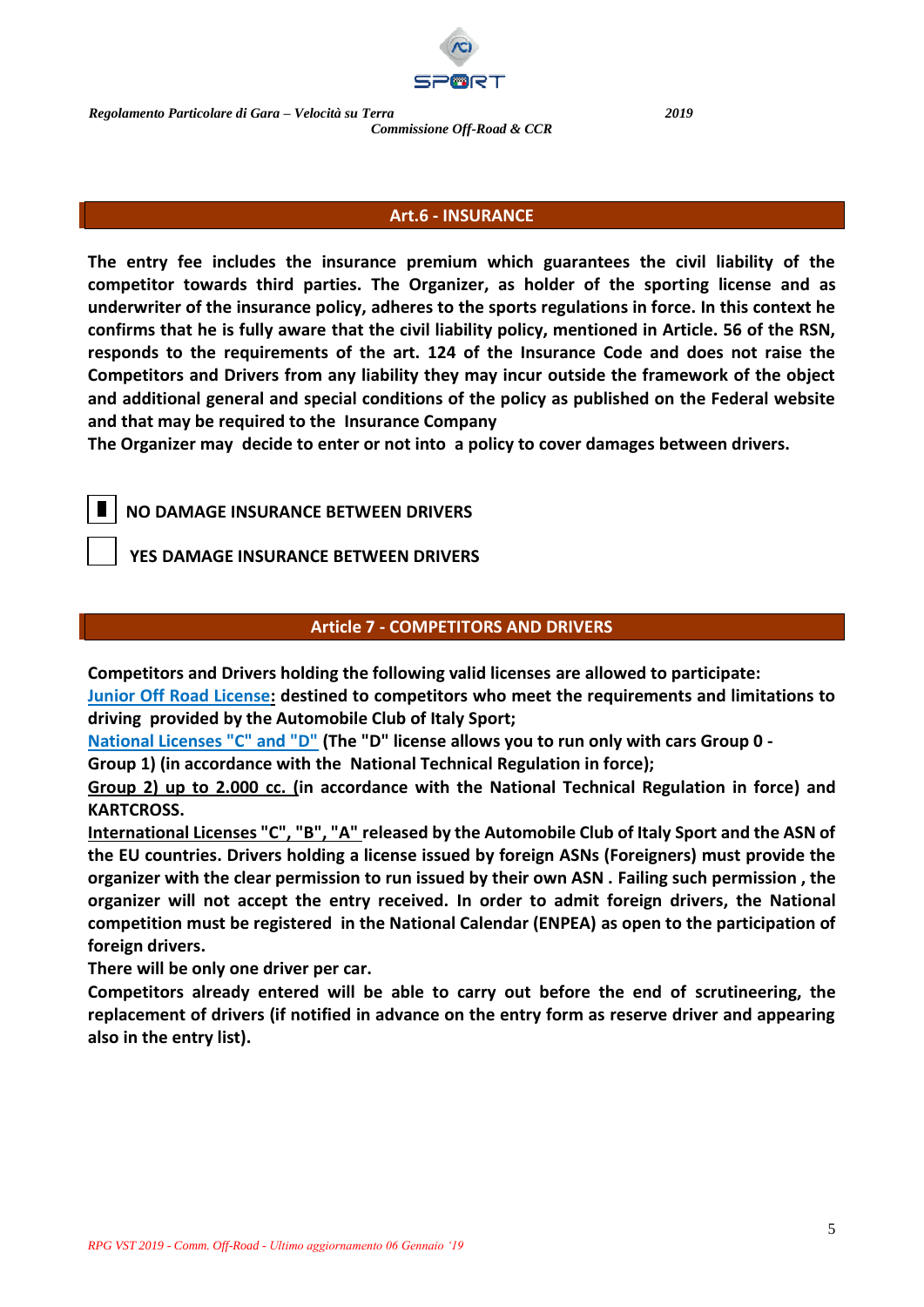

*Commissione Off-Road & CCR* 

⊃R⊤

**Art.8 - ELIGIBLE CARS**

#### **ITALIAN CHAMPIONSHIP**

| Gr 0 - Junior Buggy single-seater (Tax1600) cars 2 or 4 wheel drive to 1600cc from n. 301 to 399 |                    |
|--------------------------------------------------------------------------------------------------|--------------------|
| Gr 1 - Tourism 2000 (Tax 2000) cars 2WD to 2000cc                                                | from n. 401 to 499 |
| Gr 2 - Tax cars 4 wheel drive to 3500cc                                                          | from n. 201 to 299 |
| Gr 3 - Kartcross                                                                                 | from n. 601 to 699 |
| Gr 4 - Buggy 1600 single-seater 2 or 4 wheel drive to 1600cc                                     | from n. 101 to 199 |
| Gr 5 - Super Buggy single-seater 2 or 4 wheel drive from 1601cc to 4000cc                        | from n. 1 to 99    |

# **ITALIAN CUP RESERVED FOR DRIVERS AND CARS HOLDING LIGHT LICENSE.**

**All the cars and drivers holding license and technical passport of Light Degree, can race at Italian Cup. These cars and Drivers, in any cases, cannot compete for the General Result and to gain points relating the Italian Autocross Championship (TRANSPARENT FOR THE FINAL CLASSIFICATION). Drivers competing with cars and standard licenses, will be transparent in the Italian Cup Classification, reserved for cars and drivers holding passport and license "Light".**

## **Art.9 - RACE COURSE**

#### **The competition will take place on the track**

**Ravenna International Off Road Circuit - Via Dismano snc - Borgo Faina Ravenna Length 1070 meters; direction clockwise**

## **Max Capacity 10 cars - Pole Position Left**

## **Art.10 - ENTRIES**

**The entry forms must be sent to:** 

## **asd SCUDERIA LIVORNO RALLY**

## **Only by mail to: scuderialivorno@yahoo.it**

**Please send the entry form containing all the required information, whit a copy of the payment of entry free, to be made by bank transfer:**

**IBAN: IT02C0538723701000000146774 SWIF CODE: BPMOT22**

**Headed to: asd SPEEDY RACING**

**They must contain the following compulsory details: Competitor (name and surname or name of the legal person), address and license number, telephone number; Car (brand, cylinder capacity, group)**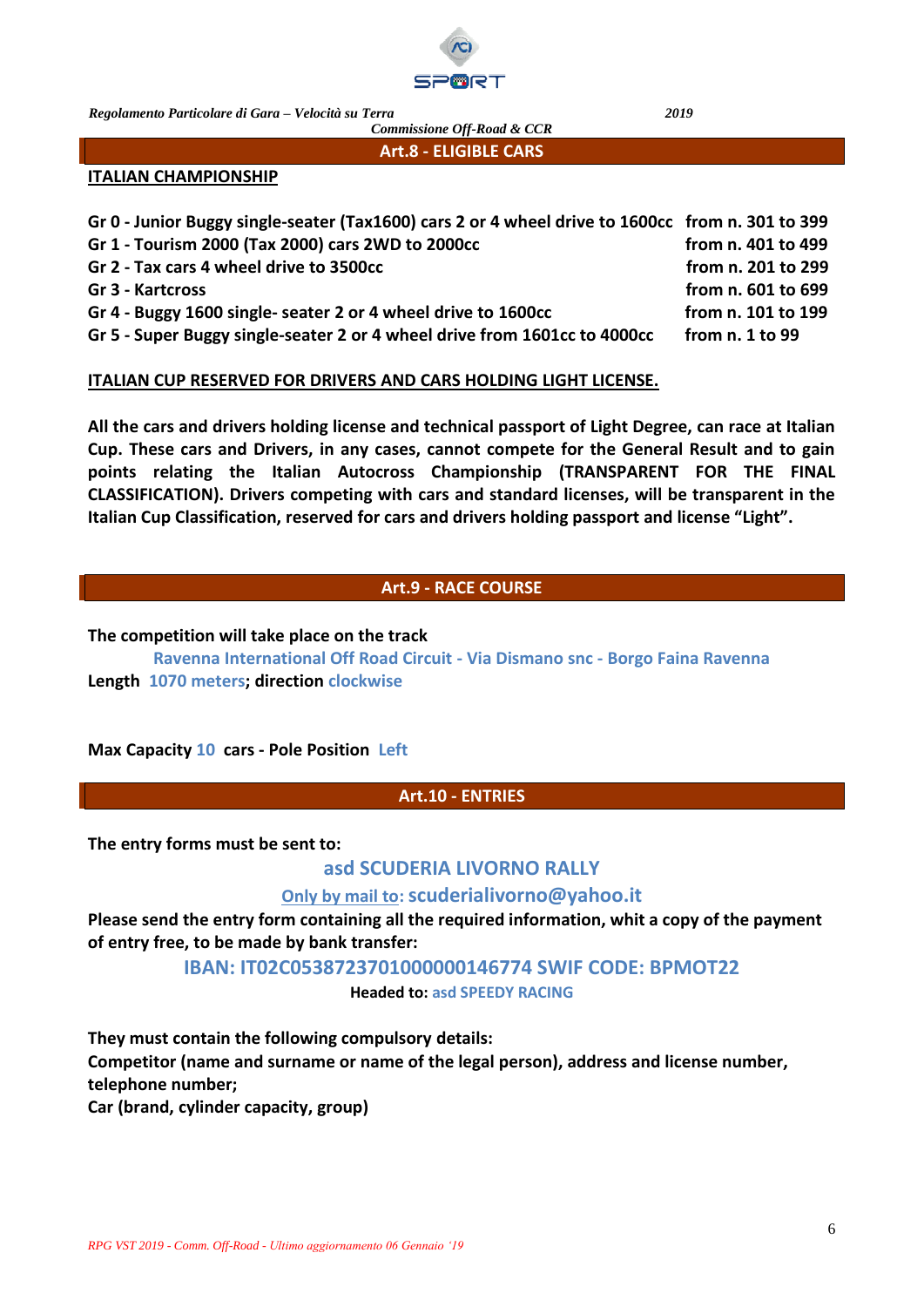

*Commissione Off-Road & CCR* 

# **Entry fee:**

**the fee for this round, is fixed:** 

**EUR 150+ VAT** 

**+ € 20,00+VAT to pay during administrative checks for paddock facilities (electricity connection, bathrooms, showers etc.).**

# **Art.11 –CHECKING CARS AND DOCUMENTS**

**In order to be admitted to the race, Competitors and Drivers must present themselves at the track, in the days and times indicated in the program, to check documents and cars, according to the requirements of the standard rules. Non-compliance of the time for administrative checks and scrutineering will result in non-admission to the race, unless proven to be due to a force majeure cause accepted by the Stewards. Stewards may, in their sole discretion, not admit or exclude from the event those cars that don't provide for sufficient guarantees of suitability and safety (on the advice of the Technical delegates).**

## **Art.12 - THE RACE**

## *12.1 BRIEFING*

**The absence at the briefing will result in a fine equal to the entry fee. The Organizer will transfer this to the Automobile Club of Italy Sport, within 48 hours after the event.**

# *12.2 TIMED OFFICIAL PRACTICES*

**The timed practice sessions will be 2, the first in numerical order and the second in reverse order.**

**A max. of 6 cars are allowed on the track.**

**Each of the timed practice session will have a minimum of 4 laps, from the time that the car will cross the finish line all laps will be counted.**

**The best lap time from the best qualifying will determine the starting position on the next heats.**

**In the event of a tie, it will be considered the second best time of the two or more drivers. Each driver must complete at least one lap in qualifying.**

**Should the driver be unable to attend the qualifying, he may be authorized to participate in the first heat, at the discretion of the stewards, after having heard the Clerk of the Course.**

# *12.3 COMMON RULES FOR QUALIFYING HEATS, SEMI-FINALS (where necessary), FINAL AND STARTING PROCEDURE*

**The starting grids for the heats and finals will consist of 10 cars divided in four rows according to the 3-2-3-2 pattern. In special cases, the Clerk of the Course can modify the starting grids of the heats and finals in their compositions, such changes will have to be brought to the attention of all participants to the event, with appropriate modification to the Supplementary Regulation of the event, or by Bulletin.**

**The above changes should be brought to the attention of the drivers, in a clear and precise way during the briefing with the Clerk of the Course. In all of the starting grids drivers who has poleposition has the right to choose, directly on the grid, the starting position in the first row.**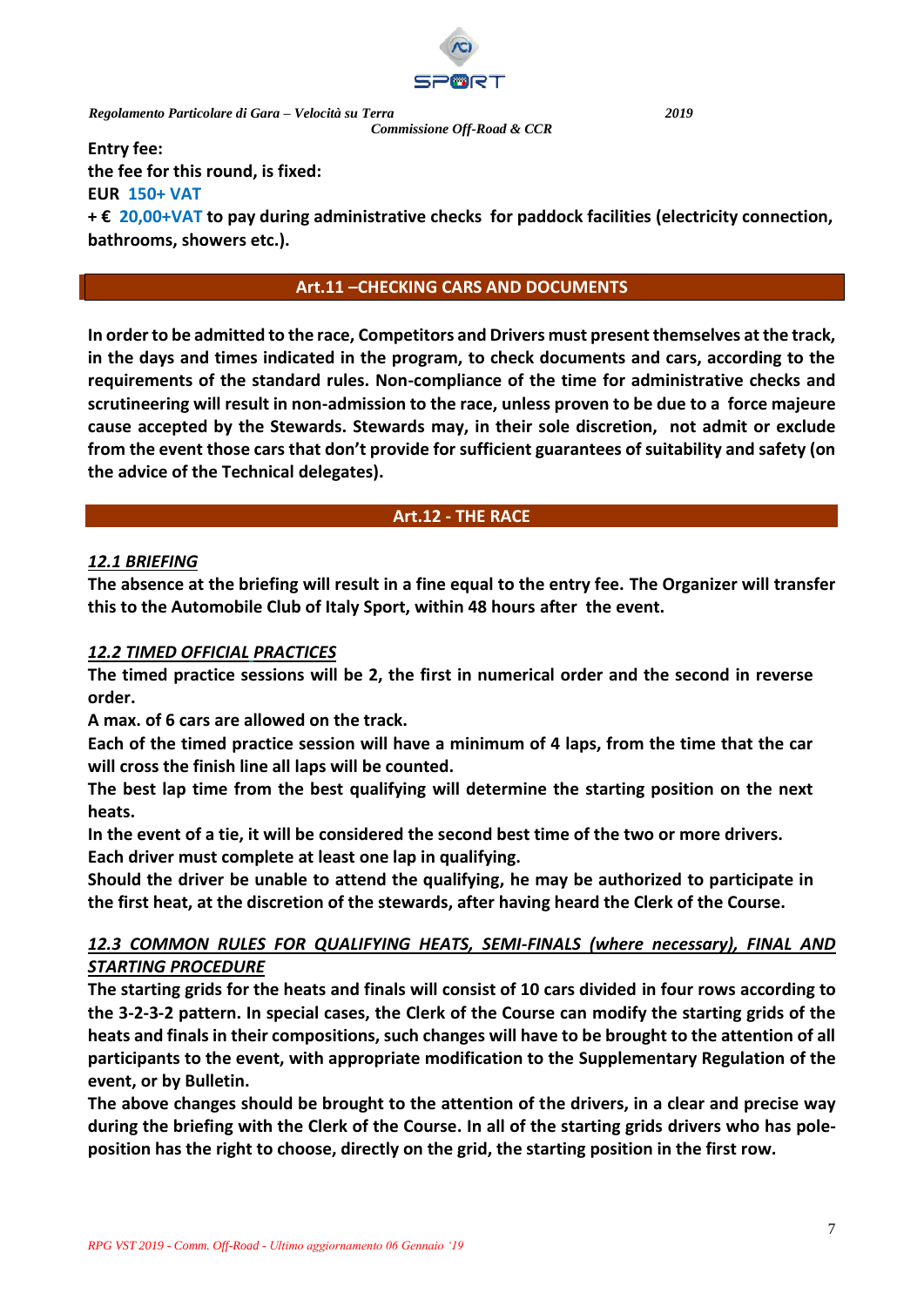

**If in this way, the driver having the right to the second position will in turn choose one of the remaining two positions. This choice will be also for the second, third and fourth line, but he will not change the line. Starts will be by green flash light and showing a 5" board.**

**Any false start will be penalized as follows:**

**According to FIA regulations**

**Cars unable to leave with the starter onboard systems, will be excluded from the heats or the final.**

# *12.4 QUALIFYING RUN –LAPS: 5 (Indicate the number of laps)*

**Running of the event according to FIA regulations.**

**There will be three qualifying heats:**

- **1st heat according to the classification of the qualifying;**
- **2 ° heat according to the classification of the first heat;**
- **3rd heat according to the classification of the second heat.**

*12.5 SEMIFINAL – LAPS. 6 (Indicate the number of laps) (will be performed only if necessary)* **Running of the event according to FIA regulations.**

*12.6 FINAL – Laps: 7 (Indicate the number of laps)* **Running of the event according to FIA regulations.**

## *12.7 RESULTS*

**Results will be drawn up according to FIA Regulations.**

## *12.8 TIMING*

**It's mandatory to use the transponder supplied by the timekeepers, in case of breakage or loss of the same, the competitor will be required to pay the sum of € 300.00**

## **Art.13 - SIGNALS**

**During the entire event, the signals will be in conformity with Appendix "H" to the Code; all the drivers are required to observe them scrupulously.**

## **Art.14 – FINISH LINE**

**Should the end of race signal be displayed inadvertently or otherwise before the leading car completes the scheduled number of lap, the race will be considered ending at the time the chequered flag has been shown.**

**Should the end of race signal be inadvertently delayed, the final classification will be established according to the real positions at the time of end of the race as provided for in the Supplementary Regulation. When the chequered flag will be exposed to a competitor which is not the first, the signal will be considered as deferred announcement of arrival and the results of the race will be determined as if the chequered flag had been exposed to the leading car.**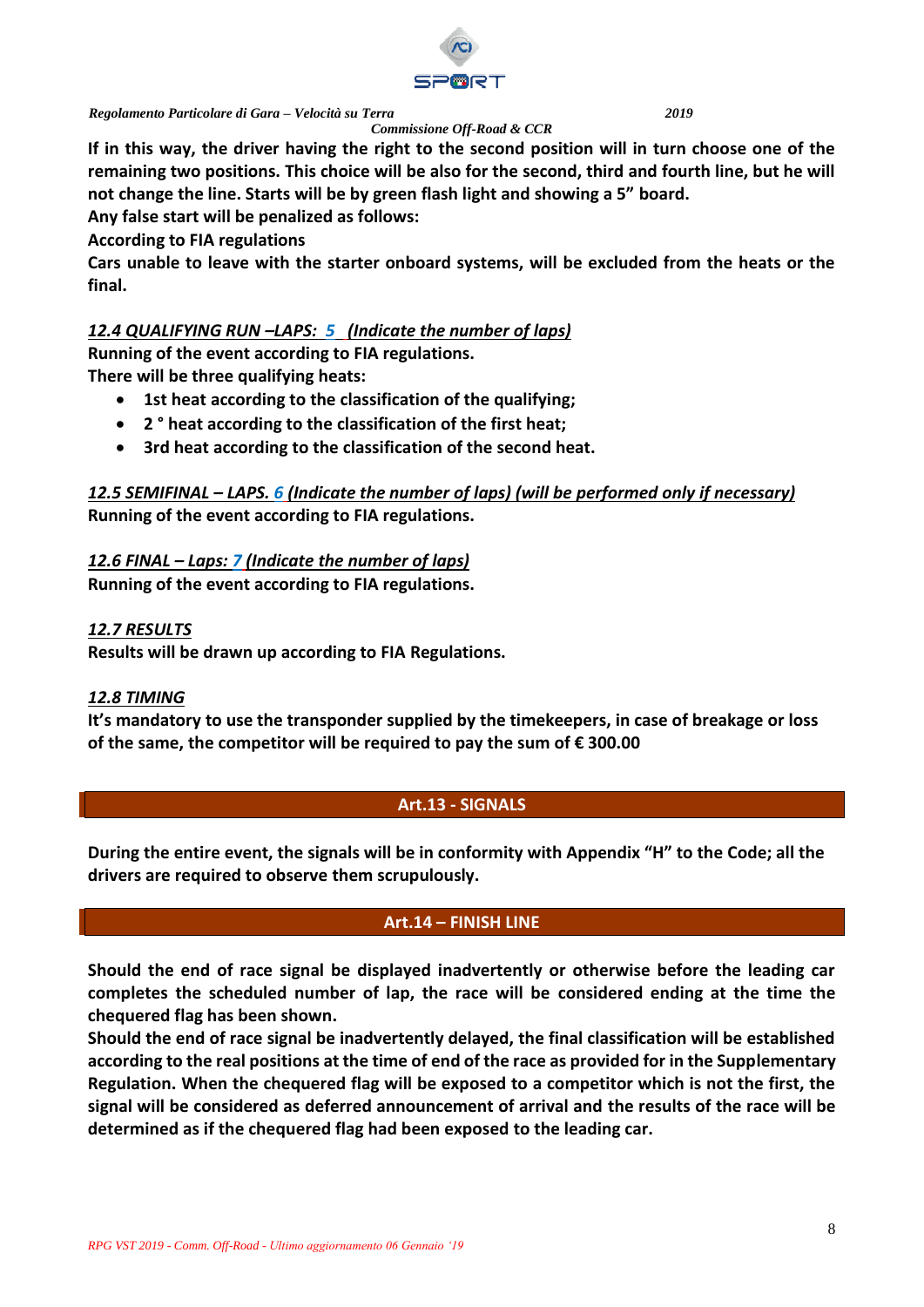

*Commissione Off-Road & CCR*  **Art.15 - PARC FERME'**

SPMRT

**At the end of the finals all cars that took part in it must be immediately brought to the Parc Fermé and made available to the Stewards.**

**The failure or delay in delivery of the cars will lead to exclusion from the classification. Inside the Parc Fermé, where only the Officials can access in, it's forbidden any repair or maintenance work. The cars will be withdrawn after the expiry of the claim terms and only with the permission of the Clerk of the Course.**

**After the opening of the Parc Fermé, it will not be monitored by the organizer.**

# **Art.16 - RESULTS**

**Each result will be posted on the official notice board within 30 'from the end of the race to which it refers.**

**The results will be definitive 30' after their posting; in case of changes, 15 'after the communication of these changes.**

# **Art.17 - CHECKS AT THE END OF RACE**

**Competitors will be required to submit the cars to the technical and weight checks, however asked by the Stewards. A refusal to such request will result in exclusion from results.**

**At scrutineering, which will be carried out to the track, can attend, for each car, only the respective Competitor or other person delegated by the same.**

# **Art.18 - PROTESTS**

**Protests and appeals will be lodged in accordance to the National Sporting Regulation. Claims must be accompanied by a fee of € 350.00 and in case of a protest against a car, an additional deposit for expenses will be established by the Stewards, having heard the Technical Delegate. The protest fee and the deposit will only be refunded if the protest is valid. For Appeals, the deposit is 1.500.00 euro.**

# **Art.19 - WEIGHT CHECK**

**The weighing operation will be carried out the day 26-10-19 At Circuit by means of approved electronic type balance model INTERCOMP MODEL Sw 650 approved; The car must be submitted to the checks thoroughly cleaned of mud and gravel.**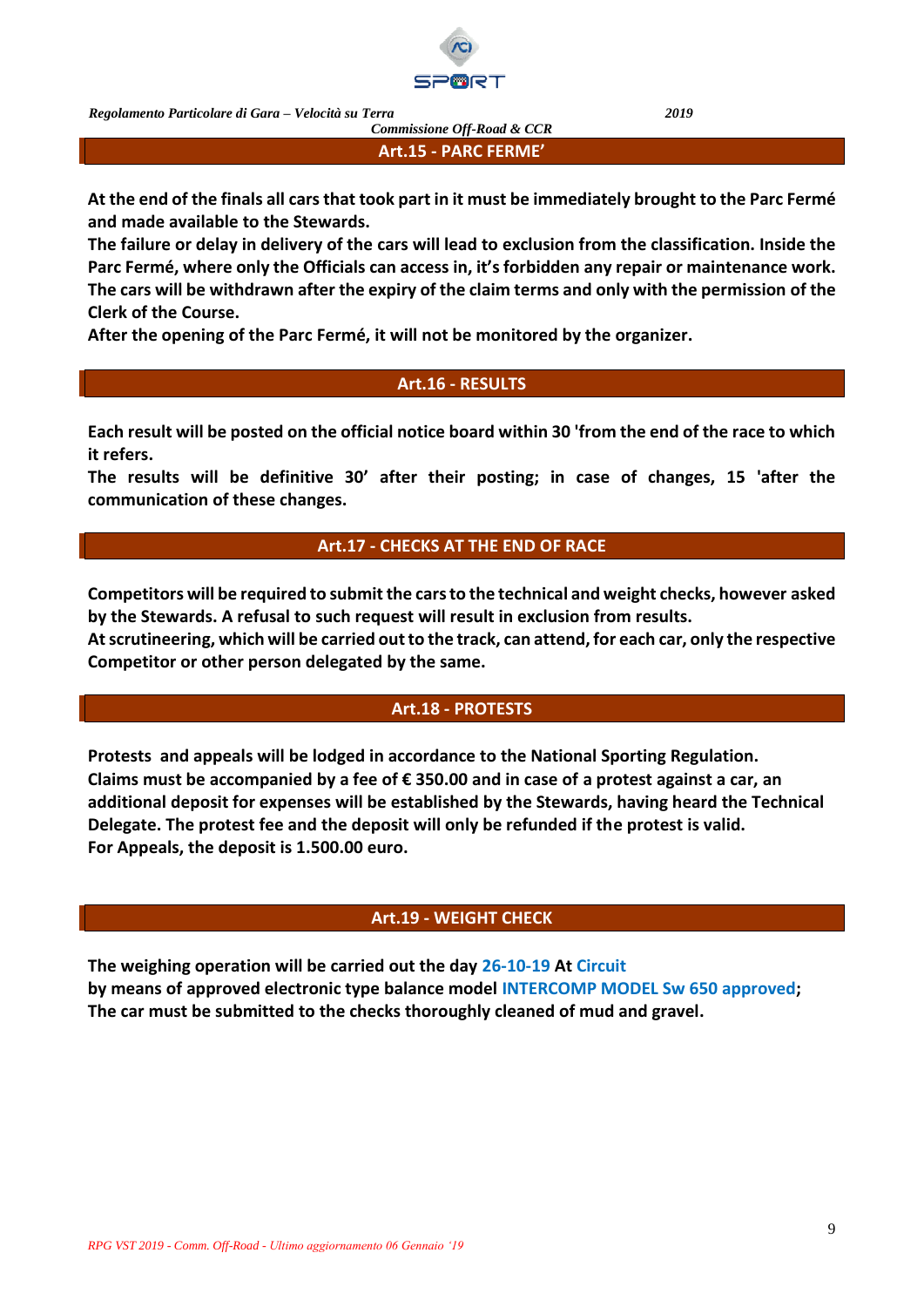

*Commissione Off-Road & CCR* 

## **Art.20 - AWARDS**

**The following honorary awards are expected for each group admitted to participate: 1st place: CUP / 2nd: CUP / 3rd: CUP**

#### **Art.21 - ENVIRONMENTAL PROTECTION**

**Each driver is requested to ensure that a plastic sheet (minimum dimensions 4x5 Meters) covers the ground reserved for his team to work on the car, in order to prevent any pollution in case of accidental leak, etc. Inside the Service / Paddock Park, each driver must ensure that a fire extinguisher is present and always available, in the area reserved for his team.**

# **Art.22 - ADVERTISING ON CARS**

**The organizers have planned for the following advertising: BULLETTIN**

**It will be checked the presence of the obligatory advertising on the cars during the scrutineering and on the alignment, before the start. The lack, also partial, or the incorrect position of the advertising will involve a fine of 100% of the entry fee.**

**Those who do not accept the organization's advertising must pay the double of the entry fee.**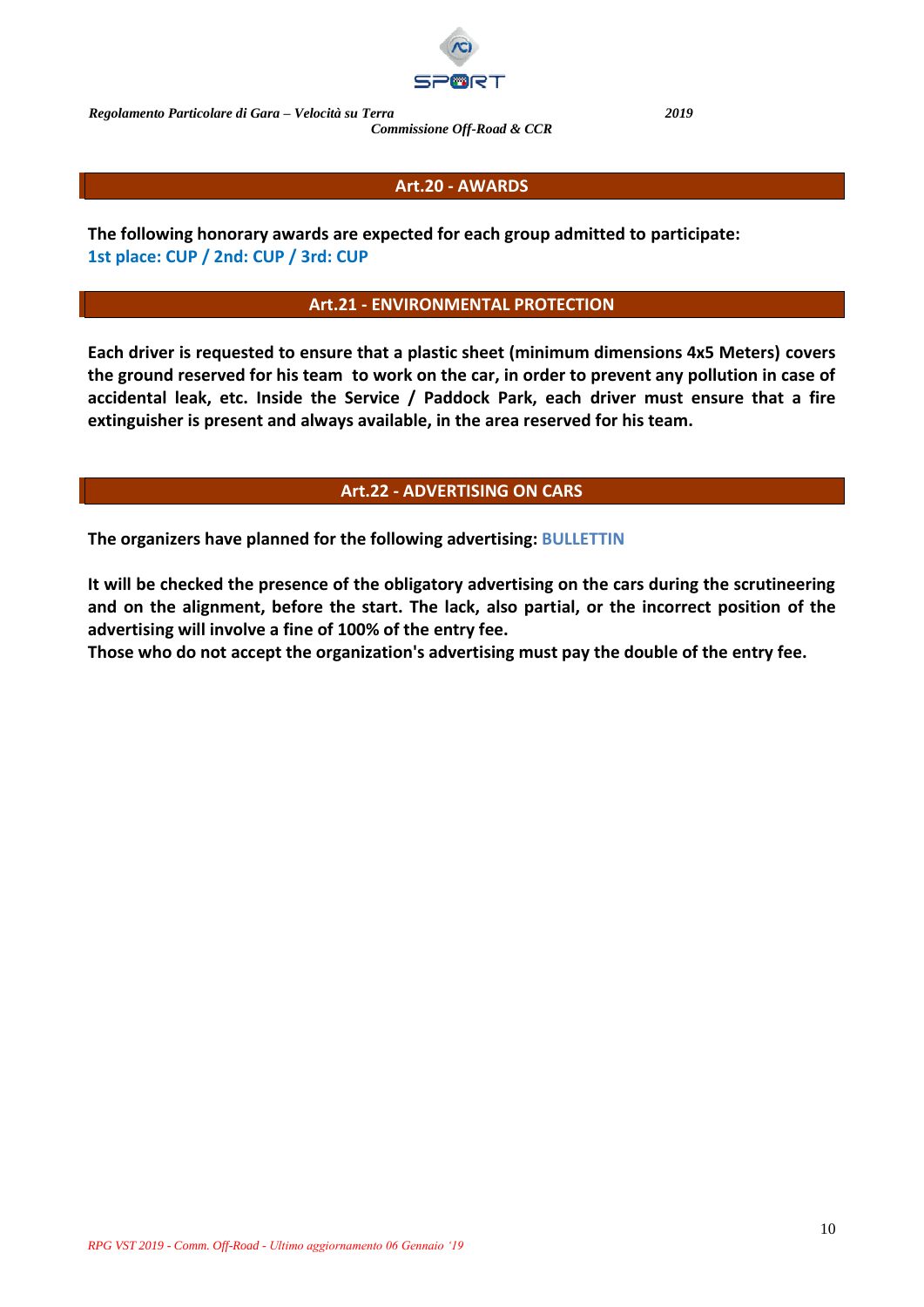*Regolamento Particolare di Gara – Velocità su Terra 2019*

*Commissione Off-Road & CCR*  **Art.23 - MINIMUM WEIGHT PER DISPLACEMENT**

#### **0 Group : Junior Buggy 2 or 4 WD to 1600 cc**

2 WD 365 kg/4 WD 420 kg

#### **1st Group : TURISMO 2000 2-wheel drive cars to 2000 cc**

(for all the cars with non standard engine or with modified housing + 50 kg) To 1.300 cc 700 kg/ from 1.301cc to 1.600 cc 750 kg/ from 1.601 cc to 1.800 cc 800 kg/ from 1.801 cc to 2.000 cc 850 kg)

#### **2nd Group: TAX cars 4 WD to 3.500 cc**

To 1.000 cc 670 kg/ from 1.001 cc to 1.400 cc 760 kg/from 1.401 cc to 1.600 cc 850 kg/ from 1.601 cc to 2.000 cc 930 kg/ from 2.001 cc to 2.500 cc 1.030 kg/ from 2.501 cc to 3.000 cc 1.110 kg/ from 3.001 cc to 3.500 cc 1.200 kg

## **3rd Group: Kart Cross to 600 cc 315 Kg**

#### **4th group: Buggy 1.600 with 2 or 4 WD to 1.600 cc**

2 wheel drive: to 1.300 cc 435 Kg/ from 1.301 cc to 1.600 cc 465 kg 4-wheel drive: to 1.300 cc (atmospheric) 490 kg/ 6 cyl atm. . + 4 cyl. Supercharged 550 kg 8 cyl. Atm. + 6 cyl. Supercharged 600 kg From 1.301 cc to 1.600 cc atm. 520 kg/ 6 cyl.atm. + 4 cyl. Supercharged 570 kg 8 cyl.atm. + 6 cyl. Supercharged 620 kg

#### **5th Group: Super Buggy 2 o 4 WD from 1.601 cc to 4.000 cc**

| From 1.601 cc to 2.000 cc 515 Kg (2 WD)/ 570 Kg (4 WD)/ 620 Kg 4 WD - 6 cil.atm. + 4 cyl. Supercharged<br>670 Kg 4 WD - 8 cyl. ATM. + 6 Cyl. supercharged         |
|-------------------------------------------------------------------------------------------------------------------------------------------------------------------|
| From 2.001 cc to 2.500 cc 565 Kg (2 WD)/ 620 Kg (4WD)/ 670 Kg 4 WD - 6 cyl. ATM. + 4 cyl. Supercharged<br>720 Kg 4WD - 8 cyl. Atm. + 6 cyl supercharged           |
| From 2.501 cc to 3.000 cc 590 Kg (2 WD)/ 645 Kg (4WD)/ 695 Kg 4 WD - 6 cyl. ATM. + 4 cyl. Supercharged<br>745 Kg 4WD - 8 cyl. Atm. + 6 cyl supercharged           |
| From 3.001 cc to 3.500 cc $615$ Kg (2 WD)/670 Kg (4WD)/720 Kg 4 WD - 6 cyl. ATM. + 4 cyl. Supercharged<br>770 Kg 4WD - 8 cyl. Atm. + 6 cyl supercharged           |
| From 3.501 cc to 4.000 cc $640 \text{ kg}$ (2 WD)/ 695 Kg (4WD)/ 745 Kg 4 WD - 6 cyl. ATM. + 4 cyl. Supercharged<br>795 Kg 4WD - 8 cyl. Atm. + 6 cyl supercharged |